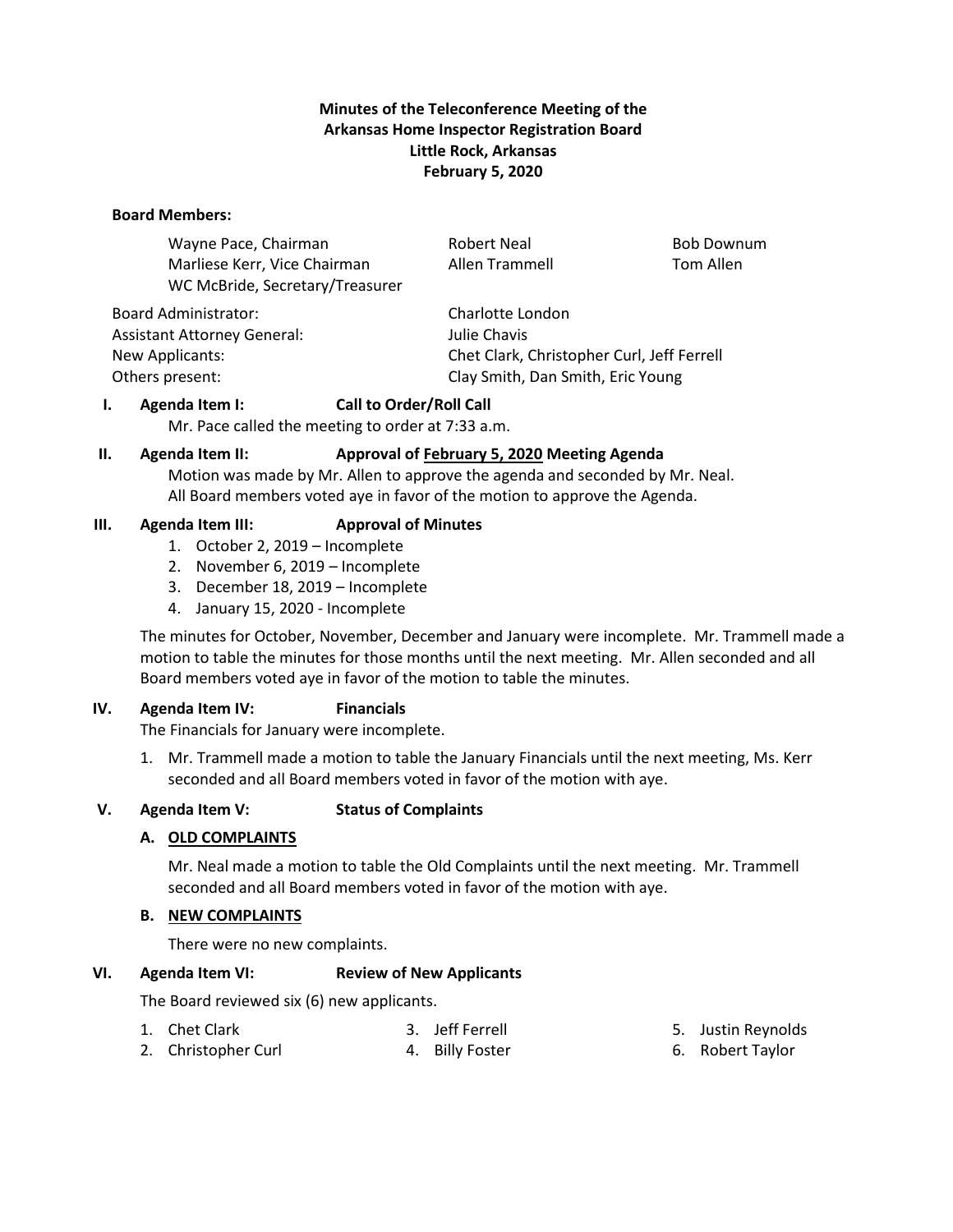**Applicant #1 -** Mr. Neal made a motion to approve the application of Mr. Clark. Mr. Neal amended his motion to include Mr. Clark providing a phone number for his insurance carrier. Mr. Trammell seconded and all Board members voted aye in favor of approving the applicant for licensing.

**Applicant #2 -** Mr. Neal made a motion to approve the application of Mr. Curl. Mr. Trammell seconded and all Board members voted aye in favor of approving the applicant for licensing. Mr. Neal asked Mr. Curl to complete 14 hours of CE courses to renew his license for 2021 since he had applied for licensing past the twelve (12) month deadline since completing his pre-registration course.

**Applicant #3 –** Mr. Neal made a motion to approve the application of Mr. Ferrell. Mr. Trammell seconded and all Board members voted aye in favor of approving the applicant for licensing.

**Applicant #4 –** Mr. Neal made a motion to approve the application of Mr. Foster. Mr. Neal amended his motion to include that the applicant provide proof of a high school diploma or GED. Mr. Trammell seconded and all Board members voted aye in favor of approving the applicant for licensing.

**Applicant #5 –** Mr. Neal made a motion to approve the application of Mr. Reynolds. Mr. Trammell seconded and all Board members voted aye in favor of approving the applicant for licensing.

**Applicant #6 -** Mr. Neal made a motion to approve the application of Mr. Taylor. Ms. Kerr seconded and all Board members voted aye in favor of approving the applicant for licensing.

### **VII. Agenda Item VII: Continuing Education/Pre-Registration Courses**

# A. **InterNACHI** – Thirty (30) CE Course Renewals

| <b>COURSE NAME</b> |                                                                | <b>Hrs</b>     |  |
|--------------------|----------------------------------------------------------------|----------------|--|
| a.                 | 25 Standards Every Inspector Should Know                       | 5              |  |
| b.                 | Advanced HVAC Training for Home Inspectors                     | 21             |  |
| c.                 | Advanced Inspection of Crawlspaces                             | 3              |  |
| d.                 | Advanced Stucco & EIFS Inspection Training for Inspectors      | 16             |  |
| e.                 | Defect Recognition and Report Writing                          | 8              |  |
| f.                 | How to Inspect Fireplaces, Stoves and Chimneys                 | 4              |  |
| g.                 | How to Inspect for Moisture Intrusion                          | $\overline{2}$ |  |
| h.                 | How to Inspect HVAC Systems                                    | 12             |  |
| i.                 | How to Inspect the Attic, Insulation, Ventilation and Interior | 14             |  |
| j.                 | How to Inspect the Exterior                                    | 16             |  |
| k.                 | How to Inspect Water Heater Tanks                              | 4              |  |
| 1.1                | How to Perform Deck Inspections                                | 3              |  |
| 1.2                | How to Perform Deck Inspections Video                          | $\mathbf{1}$   |  |
| m.                 | How to Perform Residential Electrical Inspections              | 4              |  |
| n.                 | How to Perform Roof Inspections                                | 4              |  |
| 0.                 | Log Home Inspection                                            | 8              |  |
| p.                 | Residential Plumbing Overview for Inspectors                   | 8              |  |
| q.                 | <b>Structural Issues for Home Inspectors</b>                   | 4              |  |
| r.                 | The House as a System                                          | 2              |  |
| s.                 | How to Inspect Manufactured and Mobile Homes                   | 12             |  |
| t.                 | <b>Advanced Residential Roof Inspection</b>                    | 22             |  |